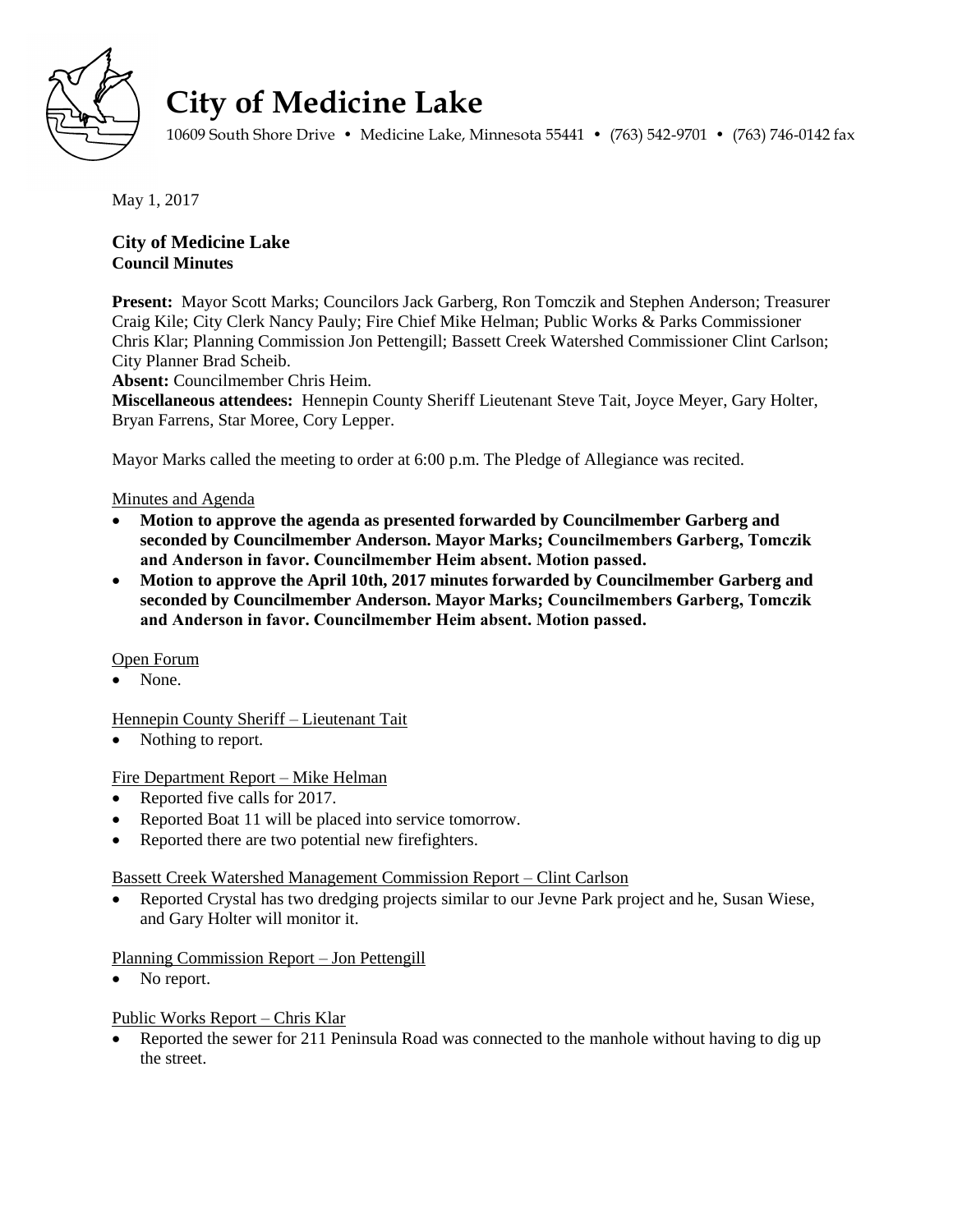## Parks Report – Chris Klar

- Reported he rehabilitated the fish hook and it is back in place. He said he spent \$250 on it and in exchange for the work he wants to own the fish hook if the city ever decides it doesn't want it.
- Reported wildflowers will be planted in the park as part of a Girl Scout project. He said he will donate his time to oversee the project but the city will need to pay for materials.

## Treasurer's Report-Craig Kile

- Receipts in reporting period: \$4,165
- Receipts year to date: \$20,394
- Disbursements in reporting period: \$6,494
- Disbursements year to date: \$87,402
- **Motion to approve the summary spending, receipts and cash balances through April 30, 2017 forwarded by Councilmember Garberg and seconded by Councilmember Anderson. Mayor Marks; Councilmembers Garberg, Tomczik and Anderson in favor. Councilmember Heim absent. Motion passed.**

## Officer Reports:

## Councilmember Garberg

• Reported new LED lights were installed in the street lights.

## Councilmember Tomczik

 Provided a report from Randy's Sanitation. They feel we are doing a good job of recycling and we are above average for the county and the areas they service. No price increases this year.

## Councilmember Heim

No report.

Councilmember Anderson

Reported nothing to report.

## Mayor Marks

 Reported he met with Councilmember Heim, Mr. Klar and engineers from SEH on the plan to reline the city sewers. They are in the process of working through a contract with SEH to manage and inspect the project. They charge 8% of the cost. The expertise is needed. In the short-term, they will give us ideas on fixing the two collapsing lines.

## New Business

- Front (street) yard setback variance for 189 Peninsula Rd
	- Councilmember Tomczik said he's glad the aesthetics have been addressed. Councilmember Garberg said the landowner is giving up some property rights because of the sewer main and he doesn't have a problem with the variance. Mayor Marks said it's better to build on the road side than the lake side.
	- **Motion to approve resolution 17-2 a RESOLUTION APPROVING A VARIANCE FROM SECTION 3100.5 OF THE ZONING CODE TO ALLOW CONSTRUCTION OF AN ADDITION WITHIN THE STREET YARD SETBACK AT 189 PENINSULA ROAD forwarded by Councilmember Garberg and seconded by Councilmember Anderson. Mayor Marks; Councilmembers Garberg, Tomczik and Anderson in favor. Councilmember Heim absent. Motion passed.**
- Front (street) yard setback variance for 100 Peninsula Rd